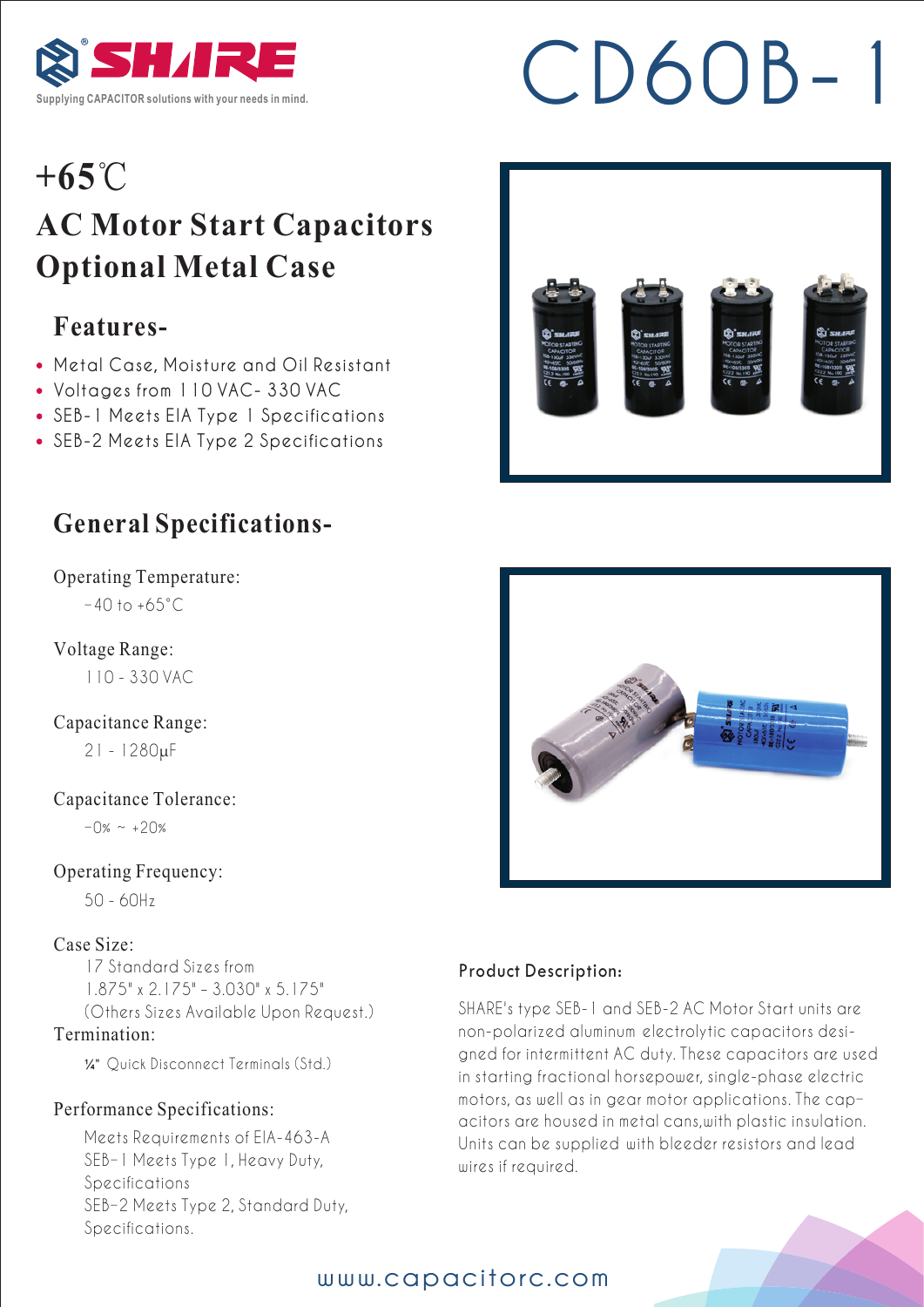

## **SUPPLY RECOLUTION SOLUTION**

#### **PART NUMBER BREAK-DOWN:**



#### **AC Motor Starting Capacitor Dimensions**



#### www.capacitorc.com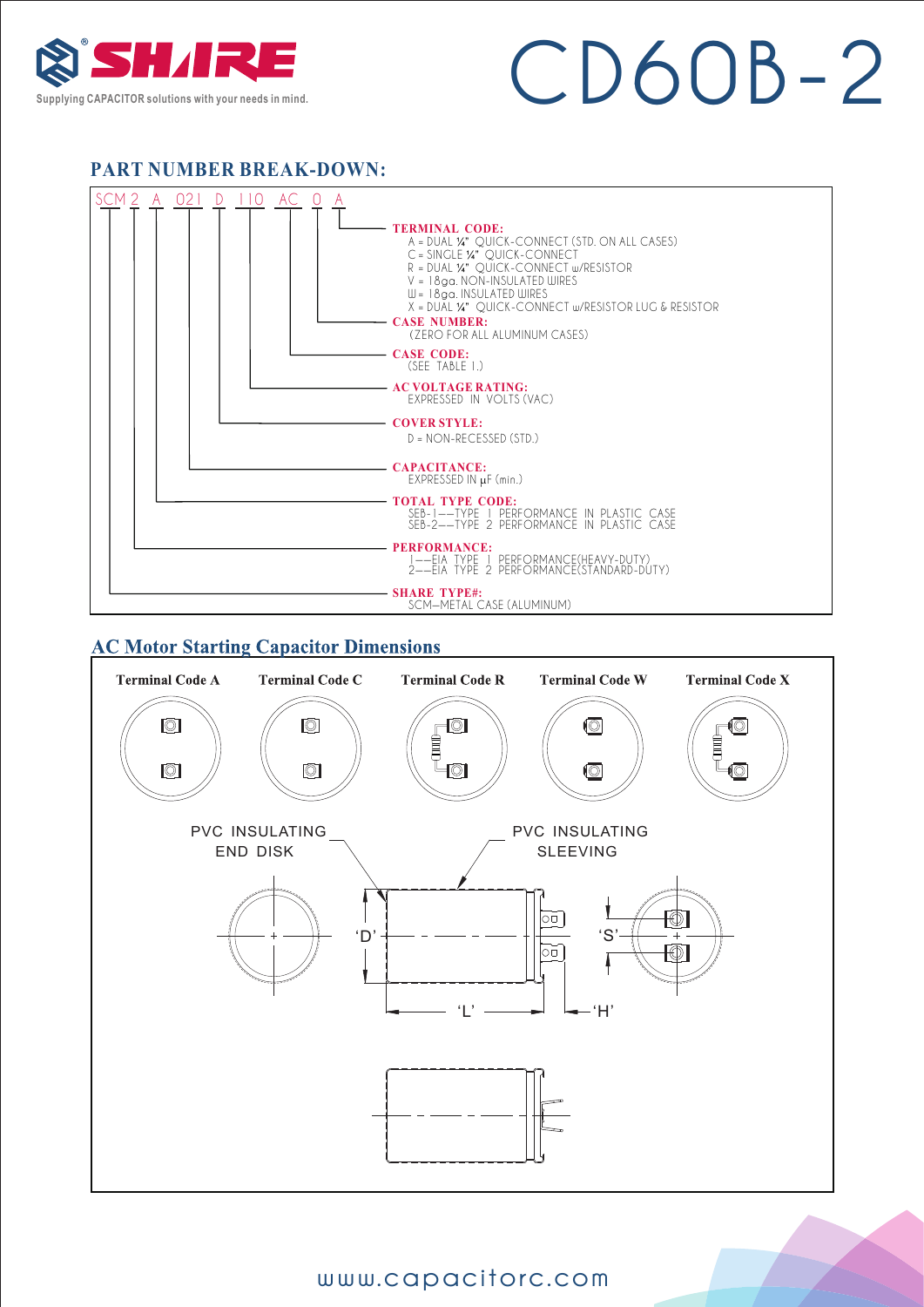

## **SHIRE** CD60B-3

#### **CONTRUSCTION DATA**

The manufacturing process begins with the anode foil being electrochemically etched to increase the surface area and then "formed" to produce the aluminum oxide layer. Both the anode and cathode foils are then interleaved with absorbent paper and wound into a cylinder. During the winding process, aluminum tabs are attached to each foil to provide the electrical contact.

The deck, complete with terminals, is attached to the tabs and then folded down to rest on top of the winding. The complete winding is impregnated with electrolyte before being housed in a suitable container, usually an aluminum can, and sealed. Throughout the process, all materials inside the housing must be maintained at the highest purity and be compatible with the electrolyte.

Each capacitor is aged and tested before being sleeved and packed. The purpose of aging is to repair any damage in the oxide layer and thus reduce the leakage current to a very low level. Aging is normally carried out at the rated temperature of the capacitor and is accomplished by applying voltage to the device while carefully controlling the supply current. The process may take several hours to complete.

Damage to the oxide layer can occur due to variety of reasons:

- Slitting of the anode foil after forming
- Attaching the tabs to the anode foil
- Minor mechanical damage caused during winding

A sample from each batch is taken by the quality department after completion of the production process.

The following tests are applied and may be varied at the request of the customer. In this case the batch, or special procedure, will determine the course of action.

#### Electrical:

- Leakage current
- Capacitance
- ESR
- · Impedance
- Tan Delta

Mechanical/Visual:

- Overall dimensions
- Torque test of mounting stud
- Print detail
- Box labels
- Packaging, including packed quantity





#### www.capacitorc.com